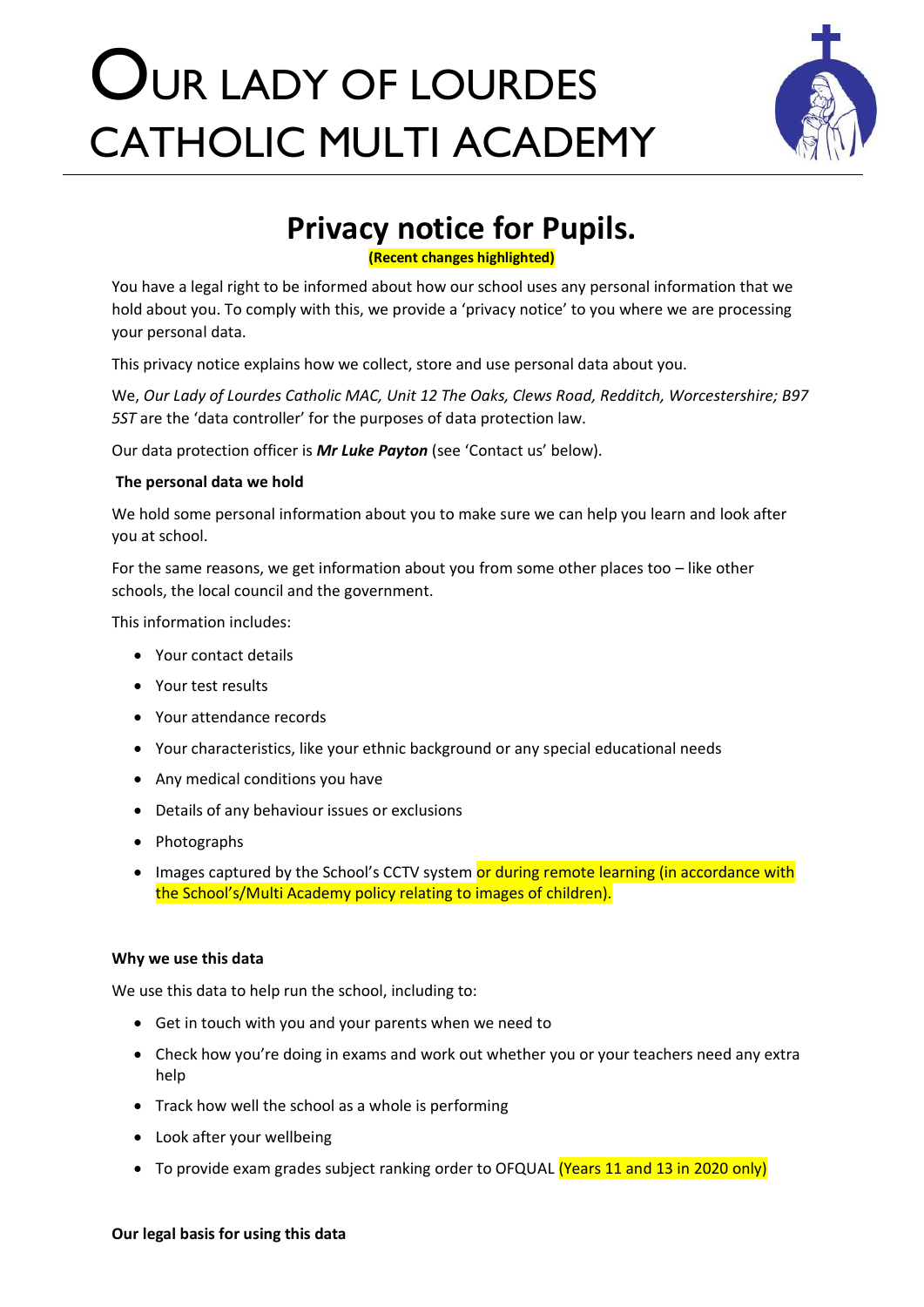We will only collect and use your information when the law allows us to. Most often, we will use your information where:

- We need to comply with the law
- We need to use it to carry out a task in the public interest (in order to provide you with an education)

Sometimes, we may also use your personal information where:

- You, or your parents/carers have given us permission to use it in a certain way
- We need to protect your interests (or someone else's interest)

Where we have got permission to use your data, you or your parents/carers may withdraw this at any time. We will make this clear when we ask for permission, and explain how to go about withdrawing consent.

Some of the reasons listed above for collecting and using your information overlap, and there may be several grounds which mean we can use your data.

### **Collecting this information**

While in most cases you, or your parents/carers, must provide the personal information we need to collect, there are some occasions when you can choose whether or not to provide the data.

We will always tell you if it's optional. If you must provide the data, we will explain what might happen if you don't.

#### **How we store this data**

We will keep personal information about you while you are a pupil at our school. We may also keep it after you have left the school, where we are required to by law.

We have a record retention schedule which sets out how long we must keep information about pupils.

A copy of the record retention schedule is available at http://www.lourdesmac.org.uk

### **Data sharing**

We do not share personal information about you with anyone outside the school without permission from you or your parents/carers, unless the law and our policies allow us to do so.

Where it is legally required, or necessary for another reason allowed under data protection law, we may share personal information about you with:

- *Our local authority – to meet our legal duties to share certain information with it, such as concerns about pupils' safety and exclusions*
- *The Department for Education (a government department)*
- *Your family and representatives*
- *Educators and examining bodies*
- *Our regulator (the organisation or "watchdog" that supervises us) e.g. Ofsted*
- *Suppliers and service providers – so that they can provide the services we have contracted them for*
- *Financial organisations*
- *Central and local government*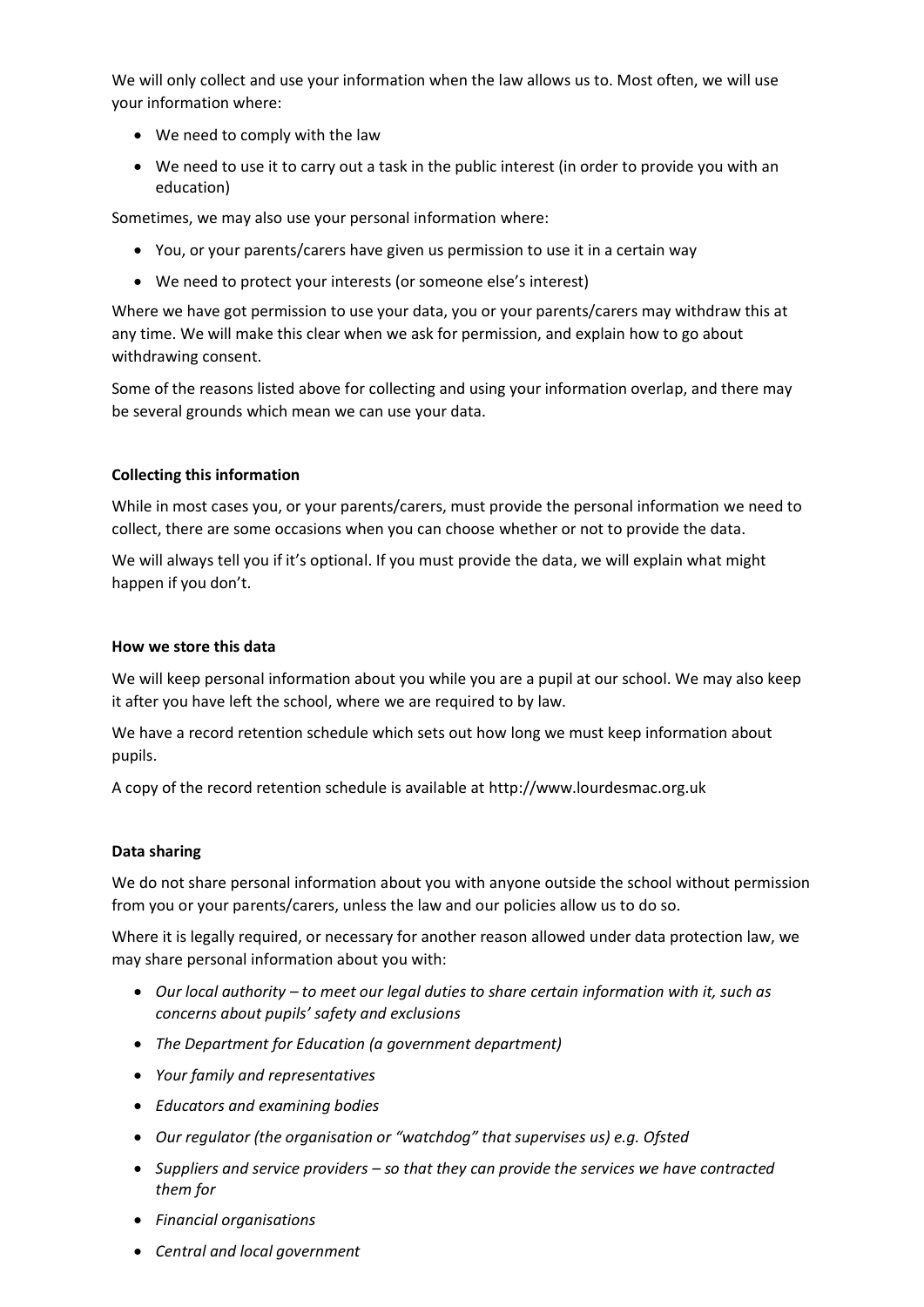- *Our auditors*
- *Survey and research organisations*
- *Health authorities*
- *Security organisations*
- *Health and social welfare organisations*
- *Professional advisers and consultants*
- *Charities and voluntary organisations*
- *Police forces, courts, tribunals*
- *Professional bodies*

In 2020, this includes OFQUAL for the purpose of awarding GCSE and A2 examination grades to Years 11 and 13 respectively.

### **National Pupil Database**

We are required to provide information about you to the Department for Education (a government department) as part of data collections such as the school census.

Some of this information is then stored in the [National Pupil Database,](https://www.gov.uk/government/publications/national-pupil-database-user-guide-and-supporting-information) which is managed by the Department for Education and provides evidence on how schools are performing. This, in turn, supports research.

The database is held electronically so it can easily be turned into statistics. The information it holds is collected securely from schools, local authorities, exam boards and others.

The Department for Education may share information from the database with other organisations which promote children's education or wellbeing in England. These organisations must agree to strict terms and conditions about how they will use your data.

You can find more information about this on the Department for Education's webpage on [how it](https://www.gov.uk/data-protection-how-we-collect-and-share-research-data)  [collects and shares research data.](https://www.gov.uk/data-protection-how-we-collect-and-share-research-data)

You can also [contact the Department for](https://www.gov.uk/contact-dfe) Education if you have any questions about the database.

### **Youth support services**

Once you reach the age of 13, we are legally required to pass on certain information about you to Worcestershire County Council as it has legal responsibilities regarding the education or training of 13-19 year-olds.

This information enables it to provide youth support services, post-16 education and training services, and careers advisers.

Your parents/carers, or you once you're 16, can contact our data protection officer to ask us to only pass your name, address and date of birth to Worcestershire County Council

### **Transferring data internationally**

Where we share data with an organisation that is based outside the European Economic Area, we will protect your data by following data protection law.

### **Your rights**

**How to access personal information we hold about you**